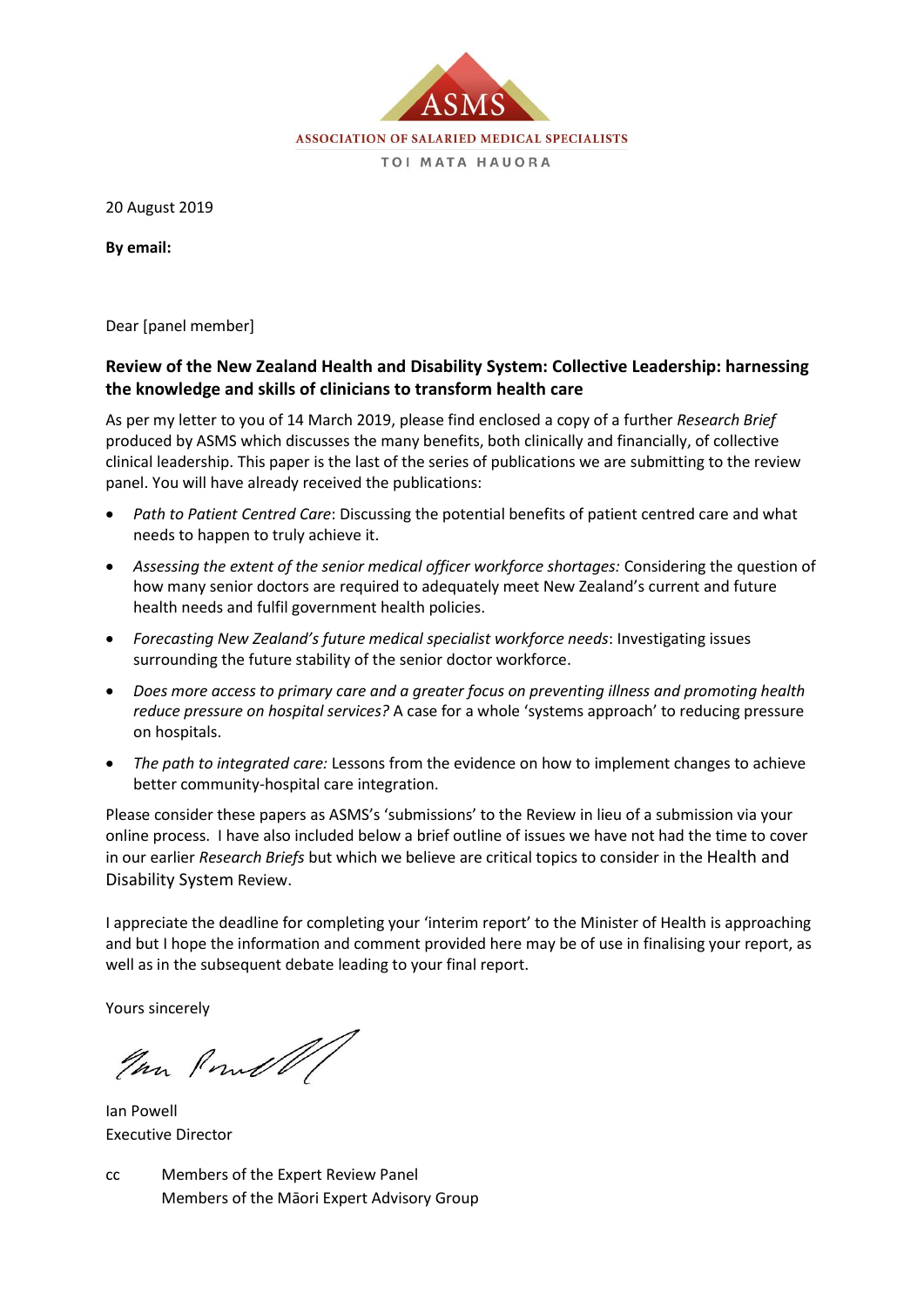

### **Determinants of ill health**

The following focuses in three key determinants: obesity, alcohol abuse, and poverty.

#### **Obesity**

Recent research shows high population 'body mass index' (BMI) has now overtaken tobacco as the greatest contributor to health loss in New Zealand. An estimated two million New Zealanders will be considered clinically obese by 2038. <sup>1</sup>

The researchers say the increasing prevalence of obesity is largely due to greater availability and consumption of high-energy, low-nutrient foods and lower levels of physical activity. A comprehensive obesity reduction strategy might include, among other things, improving the relative affordability of healthy foods (eg, through taxation, subsidies), restrictions on marketing of unhealthy foods and promotion of active modes of travel such as walking and cycling.

The impact of obesity is not confined to increasing the risk of chronic disease with, for example, impacts on the costs of all hospitalisations, poorer outcomes post-elective surgery, and increased risk of pregnancy-related complications. It is also a concern that the obesity in one generation may impact on the next, with maternal obesity or excess weight gain associated with higher risk of obesity in offspring.<sup>2</sup>

A recent Australian study involving economic evaluations of 16 interventions for addressing obesity found increasing the price of alcohol through a uniform volumetric tax performed best in terms of cost-effectiveness and health benefits. Regulations to tax sugar-sweetened beverages and restrict television advertising of unhealthy foods ranked second and third on the cost-effectiveness scale, and have both been recommended by authoritative obesity prevention reports and health promotion bodies as key components of an obesity prevention strategy. Several other promising obesity prevention interventions include restrictions on price promotions of unhealthy foods; supermarket shelf-tags on healthier products; and workplace interventions to reduce sedentary behaviour.<sup>3</sup>

The study reinforces other studies on obesity in concluding that effective action to prevent obesity will not be possible without strong governmental leadership and commitment, recognising the strong evidence showing the most successful public health interventions have almost always involved measures beyond individual behaviour change.

A major five-year study evaluating the cost-effectiveness of 150 preventive health interventions in Australia found the largest impact on population health through prevention can be achieved by a limited number of interventions, including taxation on tobacco, alcohol and unhealthy foods, and a mandatory limit on salt in basic food items (bread, cereals and margarine). <sup>4</sup>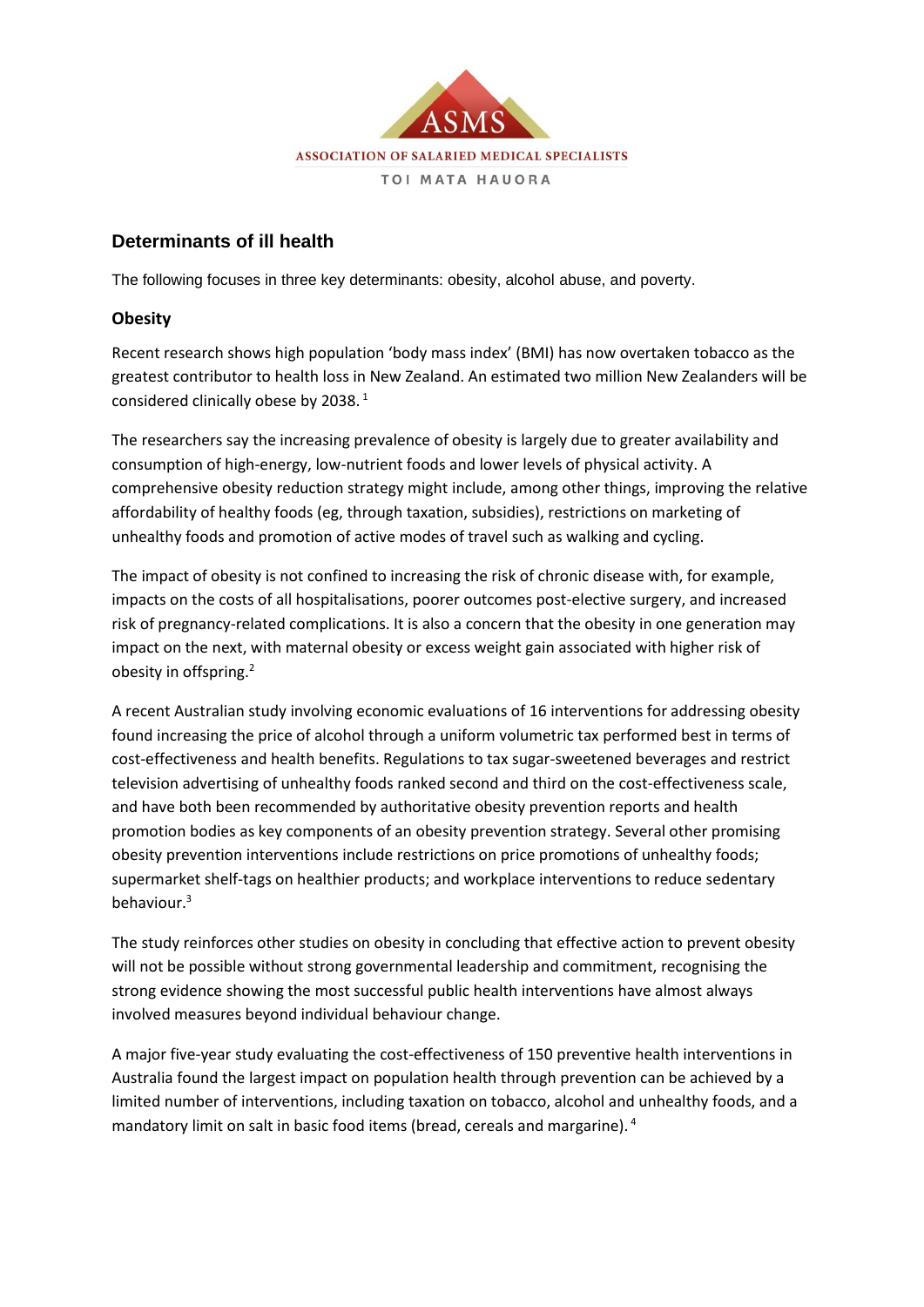

Challenges will arise from the following:

- Some interventions may lead to reduced company profits, resulting in industry resistance.
- Many health benefits and cost-savings may only materialise in the longer term (ie, beyond any single political cycle).
- Many effective interventions are cross-sectoral requiring a whole-of-government approach with inter-departmental cooperation and coordination.

We submit that the estimated cost of obesity to our health services of approximately \$800 million (4.4% of health expenditure), plus the incalculable wider costs to society and the economy, are reasons alone for rising to those challenges.

The literature on taxing unhealthy foods tends to look mostly at combinations of taxes on sugar, salt and saturated fats rather than on a single target. The evidence for significant health benefits from these taxes is strong. The main argument against taxing unhealthy foods containing high amounts of sugar, salt or saturated fats is that they disproportionately impact on the poorest families. On the other hand, some argue that this is a major strength of the policy. Those on lower incomes spend a proportionately higher amount on unhealthy foods so the financial disincentive is most potent for poorer families. Because they are more sensitive to changes in price, they respond better and experience larger health gains than the more affluent.<sup>5</sup>

An OECD review of obesity prevention interventions concluded that taxes and other fiscal measures are the only interventions that consistently produce larger gains for the poor.<sup>6</sup>

#### **Alcohol**

*There are violent assaults, motor vehicle accidents, some of the trauma that occurs – you see some pretty horrible stuff – and mental illness and overdoses. Some people do some pretty reckless things. They put themselves at risk of serious harm by drinking too much.*

– John Bonning, Clinical Director of Waikato Hospital's Emergency Department.<sup>7</sup>

Dr Bonning's comments were reported after a survey by the Australasian College of Emergency Medicine revealed that one in four patients presented to emergency departments as a result of irresponsible alcohol use. Aside from the drinkers themselves, many others, including partners, families, friends, workmates and random strangers, are reported as being harmed by someone else's drinking.<sup>8</sup>

In hospitals, they also divert significant time and resources away from other patients.

The cost of alcohol abuse to society (estimated at around \$5 billion in 2005/06) greatly outweigh the annual tax revenue generated from alcohol excise taxes (\$985 million in 2016).<sup>9</sup>

The call by Alcohol Healthwatch for a substantial increase in the rate of excise tax on alcohol products is well justified; as is call for the affordability of alcohol to be addressed via further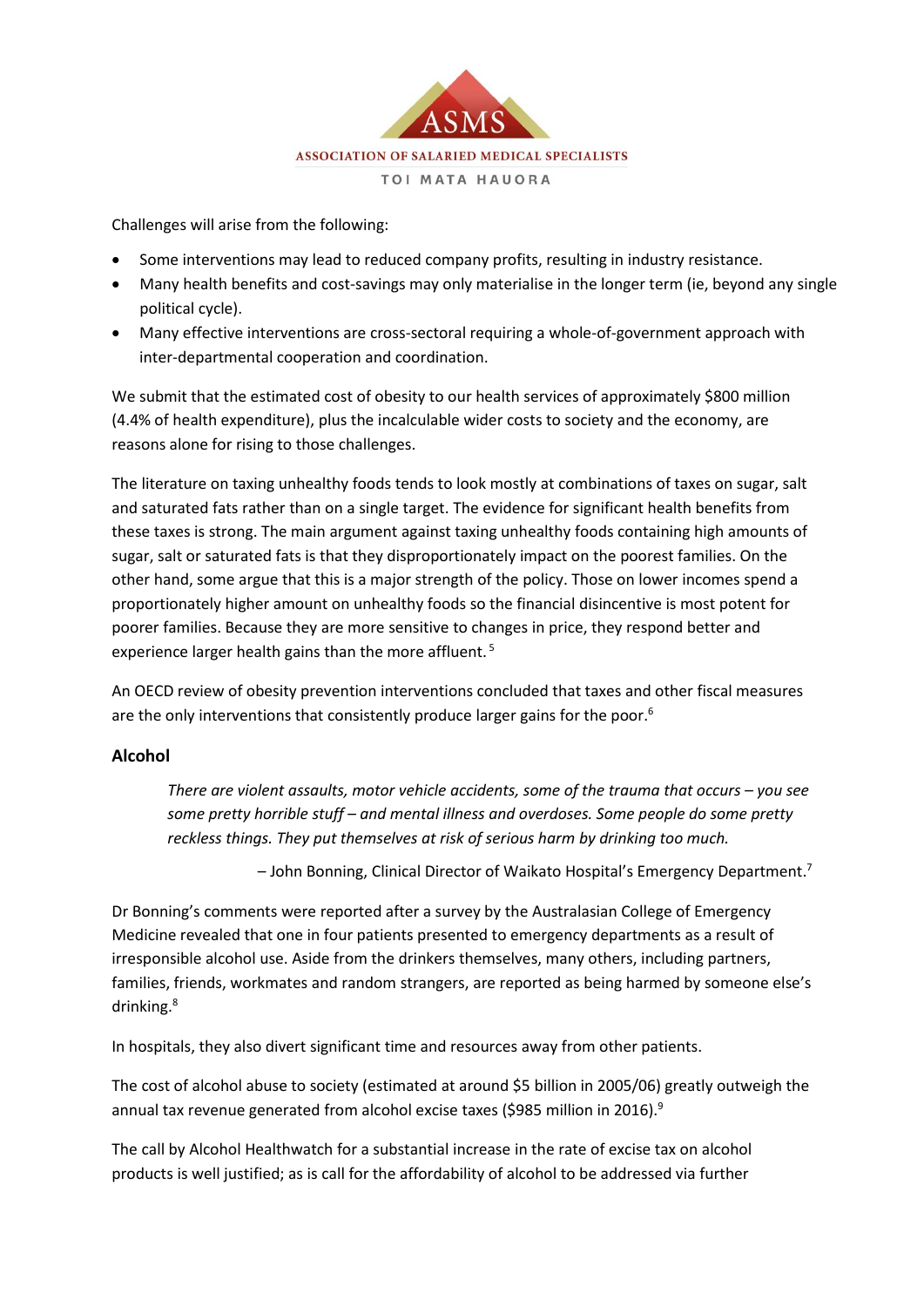

increases above the rate of inflation in following years, as with tobacco excise increases. These regular increases are required to address any low-cost alcohol products developed by alcohol producers to mitigate the effects of price increases.

#### **Poverty**

Children and young people living in the most deprived areas are three times more likely to die in childhood or adolescence than those living in the least deprived areas, according to the Child and Youth Mortality Review Committee. The committee's report of April 2019 reviewing the deaths of children and young people for the period 2012 to 2016 shows poverty is a key driver of child deaths in this country. Its media release is on the Health Quality & Safety Commission's website at: <https://www.hqsc.govt.nz/our-programmes/mrc/cymrc/news-and-events/media/3284/> and includes a link to the full report.

We asked two ASMS members for their view of the findings and their experience of the effects of poverty on child health. What they had to say can be read at[: https://www.asms.org.nz/news/asms](https://www.asms.org.nz/news/asms-news/2018/07/20/chilling-impact-of-poverty-on-child-health/)[news/2018/07/20/chilling-impact-of-poverty-on-child-health/](https://www.asms.org.nz/news/asms-news/2018/07/20/chilling-impact-of-poverty-on-child-health/)

Poverty and its flow-on effects can have a significant influence on the likelihood of potentially preventable child hospitalisation, with New Zealand children aged 0-4 years in deciles 9 and 10 being nearly two-and-a-half times more likely to end up in hospital than those in deciles 1 and 2.<sup>10</sup>

Data supplied by the Ministry of Health shows that if all these potentially avoidable hospitalisations (including emergency department cases) were at the same rate as those in deciles 1 and 2, hospitalisations for young children would be more than halved overall. The greatest decrease would be for those children in deciles 9 and 10, with hospitalisations reduce by more than 70%.<sup>11</sup>

For these reasons and many more we support the Government's aim to reduce poverty. However, we note the latest statistics on childhood poverty suggest that on some key measures things are worse than previously estimated.<sup>12 13</sup>

About one in six children (16% or 183,000) live below a before-housing-cost relative poverty measure, but that figure jumps to almost one in four (23% or 254,000) once housing costs are accounted for. And 13% (148,000) are living in households that experience material hardship – 6% in severe hardship.

The data show that the government will need to do much more to reach its targets for reducing childhood poverty.

The Work and Income 'Families Package', announced in 2017, will go some way to reduce childhood poverty, especially against the first before-housing-cost measure, which Treasury estimates will reduce the number of children below this measure by 64,000 by 2021.<sup>14</sup> The impact on the after-

housing-cost measure is likely to be smaller because of rising rental costs. Likewise the reduction in the number of children living under material hardship is also likely to be less substantial.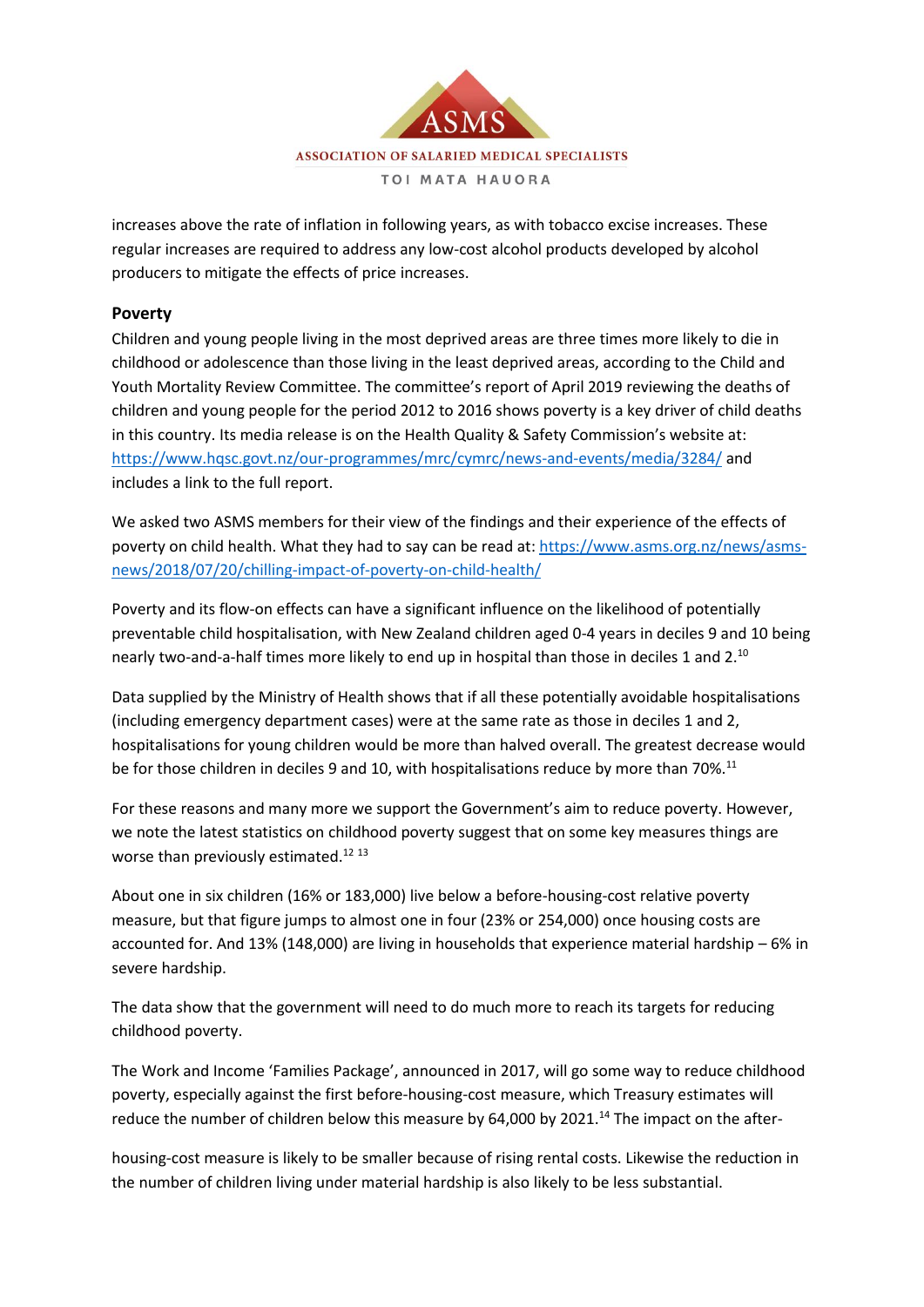

Other measures such as increasing the statutory minimum wage and the extensions to free and lowcost doctors' visits for children and the broadening of access to the Community Services Card can be expected to help families experiencing material hardship, but these can only be expected to have marginal impacts.<sup>15</sup>

Substantial further initiatives will be needed to achieve significant and sustainable reductions in child poverty, such as reducing the inequality of pre-tax income and going further to remove the cost barriers to health care for poorer families. The government will also need to ensure its policies help the poorest of the poor, including increasing the level of assistance to families on benefits.

## **Frailty**

Rising health care costs are commonly largely attributed to an ageing population but it is vital that we try to better understand what the challenges of an aging population really are in terms of demand on health services. It is well recognised that much of the health service cost for an individual is incurred in the months prior to death, rather than just from aging alone. In fact it has been argued that aside from 'end of life', the other major cause of increasing health care costs is the an increase in chronic illness.<sup>16</sup>

While the effects of population health measures and health service interventions have contributed to greater longevity in wealthy countries like New Zealand, the evidence that this is being accompanied by an extended period of good health is scarce. $17$ 

Indeed there is evidence to suggest that in New Zealand the prevalence of frailty (a concept of *unhealthy* ageing) is increasing towards the end of life of our older population.

An unpublished study at Hawke's Bay DHB shows in the 10 years from 2002 to 2012 hospital occupancy for those aged over 80 increased from 1.6 to 1.9 bed-days per person per year, while bed occupancy for all other ages fell over the same period. This 20% increase in demand among older people over such a short period requires an explanation. This increase of bed occupancy for older people - well above population growth rates - does not appear to be slowing.

These trends are consistent with studies showing increased frailty is associated with increased longevity, independent of morbidity (ie, there is a significant likelihood of developing frailty if you live long enough, even without overt disease). $^{18}$   $^{19}$ 

The reasons for this are not well understood. While they may reflect the effects of 'delayed deaths' from successful population health measures and health service interventions, the corresponding increase in frailty towards the end of life raises questions reflecting the great heterogeneity in how people age, which requires a lot more research spanning multiple sectors.<sup>20 21</sup>

In the meantime, if, as the evidence suggests, increasing numbers of people living over the age of 80 in New Zealand are leading to increasing prevalence of frailty towards the end of life, then much more preparation is needed for this than is currently evident.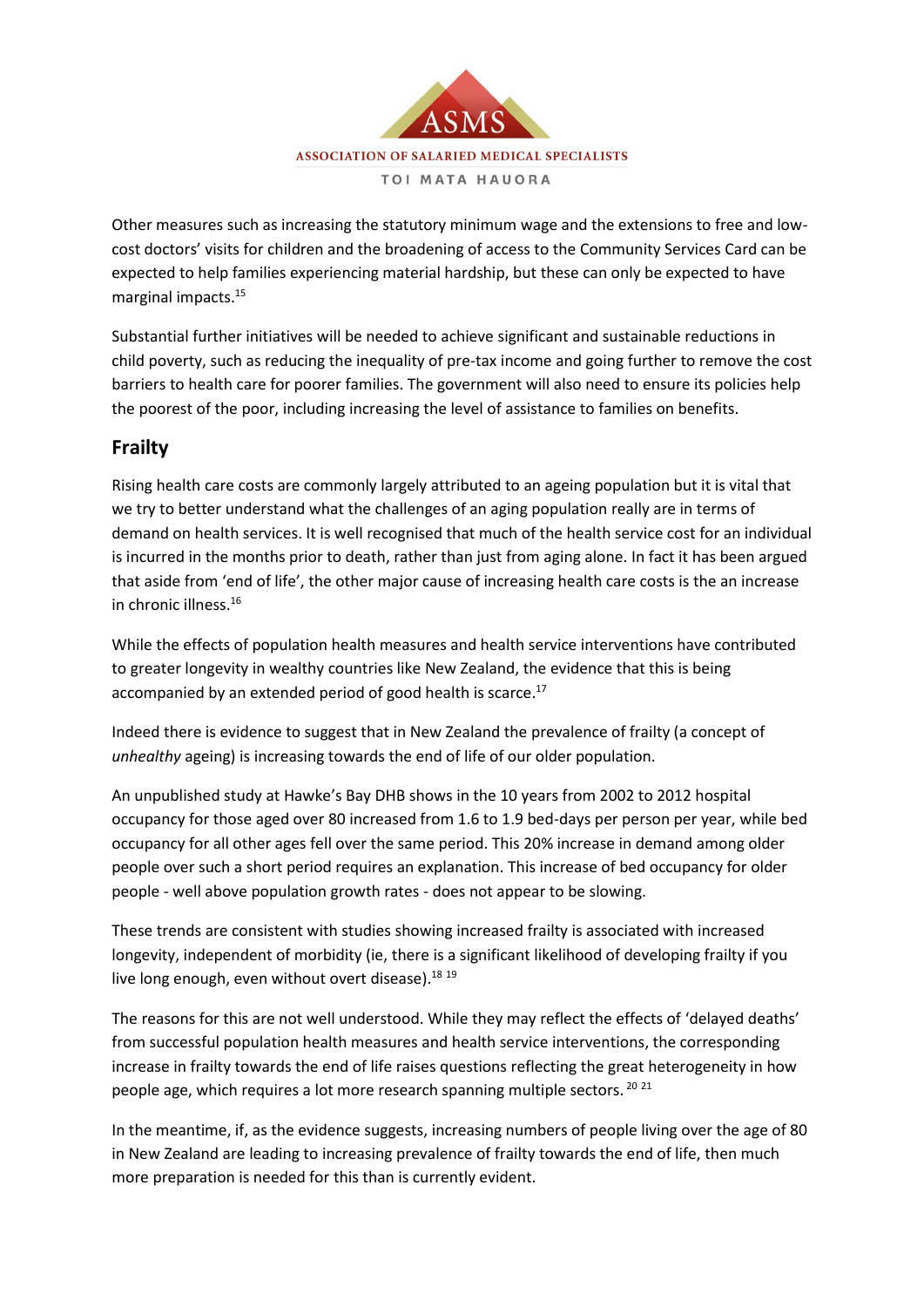

As some overseas researchers have noted, our health care systems are designed primarily around disease management and are sorely unprepared to meet the needs that stem from disability.<sup>22</sup>

The extent of disability or dependency towards the end of life may be more valid as 'markers' of drivers of cost of health care rather than measurements of morbidity alone.

The importance of understanding this better and taking the necessary action is underscored by Treasury modelling indicating that by 2060 a 'no healthy ageing' scenario (increased longevity with an increase in the number of years lived in poor health) could cost up to 2.7% of GDP more than a 'healthy ageing' scenario (increased longevity with an increase in the number of years lived in good health).<sup>23</sup> We understand more recent unpublished Treasury analysis suggests 'unhealthy' ageing may require the equivalent of 1%-2% of GDP in additional funding – still a very substantial sum.

# **Funding**

Our comments here are based on the premise that poor health and wellbeing is a substantial but unacknowledged 'debt', socially and economically and, conversely, the compelling evidence that greater investment in the health system, when used wisely, will lead to a healthier economy as well as a healthier population.

This perspective requires a shift from the common perception that containing cost equates to increasing efficiency. In many instances this is not the case. In practice, arbitrary budget cuts can contain costs 'successfully' without having any bearing on cost–effectiveness. The lost opportunity of failing to properly implement proven cost-effective policies such as distributed clinical leadership in DHBs, largely owing to cost constraints, is an example of this, as discussed in the ASMS *Research Brief* "Collective leadership: harnessing the knowledge and skills of clinicians to transform health care". This approach also requires a policy mind-shift from perceiving the health system as a drain on the economy to recognising it as part and parcel of improving health and achieving better economic growth.<sup>24</sup>

In short, a fiscal policy that enables greater investment in health care, provided through evidencebased polices, would make a positive contribution to GDP and help to reduce the country's social and economic debt that we leave to future generations.

The Government is aware that to address the years of underfunding of health services substantial incremental injections of funding are required in addition to funding to meet growing health needs. We are aware that other sectors are in a similar position to varying degrees. It is clear to us therefore that more tax revenue is needed.

We note that of the 10 (mostly northern European) countries rated most highly for converting economic growth into wellbeing, reported by the World Economic Forum, all bar one in 2016 had tax revenues above 36% of GDP, with six countries topping 40% of GDP (New Zealand's was 32%). There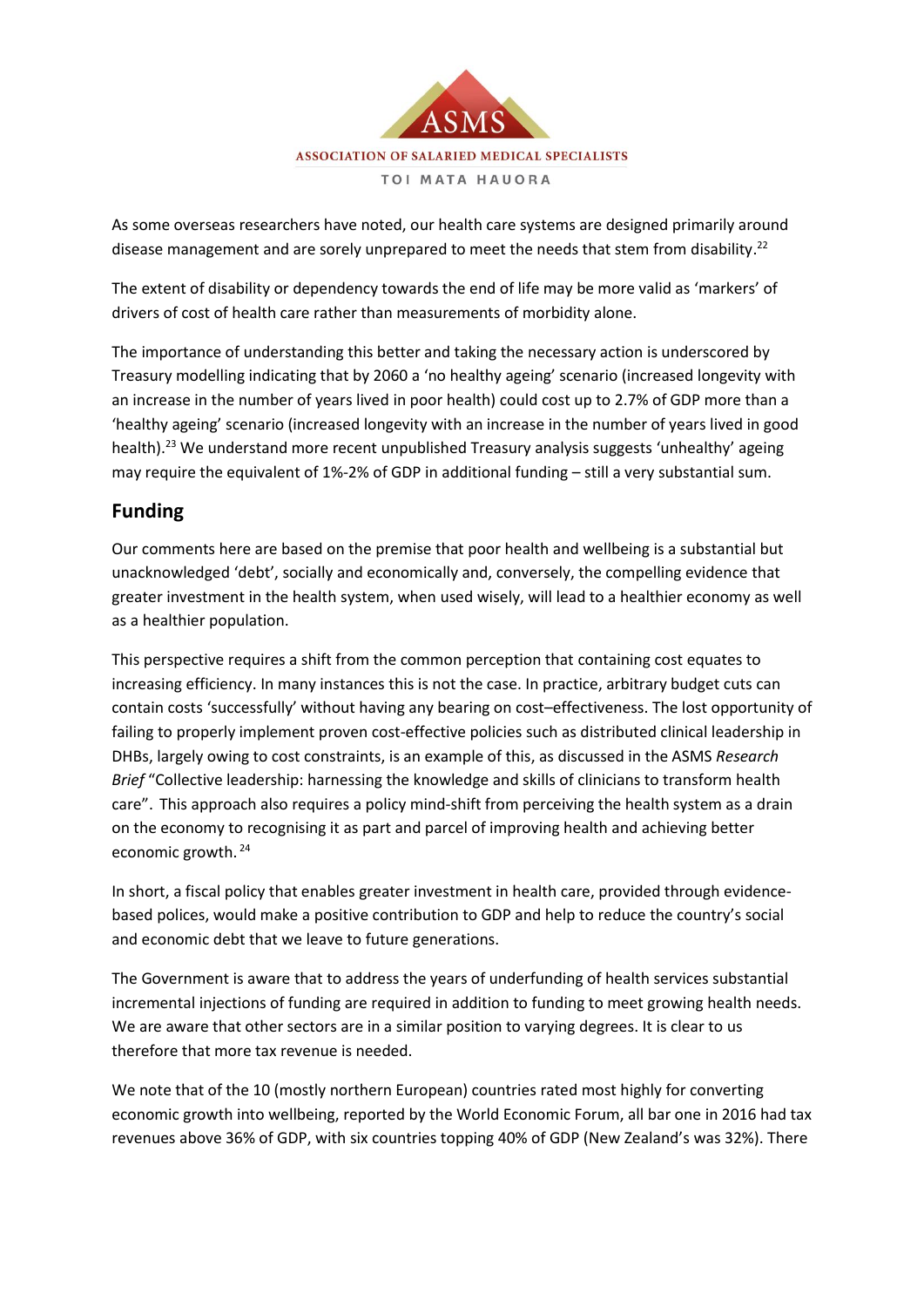

is a similar gap between these countries' level of government expenditure and that of New Zealand's. 25 26

The Government's fiscal policy priority of capping government spending at 30% of GDP in order to reduce government debt appears to seriously undermine the potential for the Government's vision of wellbeing.

A study estimating the monetary worth of recent increases in life expectancy in selected western European countries showed that between 29% and 38% of notional GDP increases from 1970 to 2003 could be attributed to gains in life expectancy.<sup>27</sup>

*Health expenditure through health systems and other sectors that impact on health can then be shown to achieve 'social productivity' many times greater than that associated with other forms of investment.*

- Figueras et al, WHO Europe *<sup>28</sup>*

The economic costs of not investing in health, on the other hand, are considerable, as demonstrated in numerous cost-of-illness studies. One British study estimated the economic burden of coronary heart disease in Britain in 1999 was over seven billion pounds (almost 1% of Britain's GDP in that year). Only a quarter of that cost was for public health services, the rest – the less visible costs – were for informal care and lost productivity.<sup>29</sup>

*Targeted health spending on highly cost-effective health interventions is a positive investment that promotes wellbeing and economic prosperity. The right health investments are not a drain on the economy; they have the opposite effect.*

Yamey et al, World Innovation Summit for Health<sup>30</sup>

### **References**

3 Ibid

<sup>4</sup> Vos T, Carter R, Barendregt J, et al. *Assessing Cost-Effectiveness in Prevention (ACE–Prevention): Final Report*. University of Queensland, Brisbane and Deakin University, Melbourne, 2010.

<sup>5</sup> L Allen. Rejection of sugar tax is based on faulty logic about the poor*, The Conversation*, 10 November 2015. Available: **<https://theconversation.com/rejection-of-sugar-tax-is-based-on-faulty-logic-about-the-poor-50230>**

**<sup>1</sup>** Wilson R, Abbott JH. Age, period and cohort effects on body mass index in New Zealand, 1997–2038, *Australian and New Zealand Journal of Public Health, Vol 42 Issue 4, August 2018.*

<sup>2</sup> Ananthapavan J, Sacks G, Brown V, Moodie M, Nguyen P, Barendregt J, Veerman L, Mantilla Herrera A, Lal A, Peeters A, Carter R. Assessing Cost-Effectiveness of Obesity Prevention Policies in Australia 2018 (ACE-Obesity Policy). Melbourne: Deakin University, 2018.

<sup>6</sup> Sassi F. *Obesity and the Economics of Prevention: Fit Not Fat*, OECD, 2010.